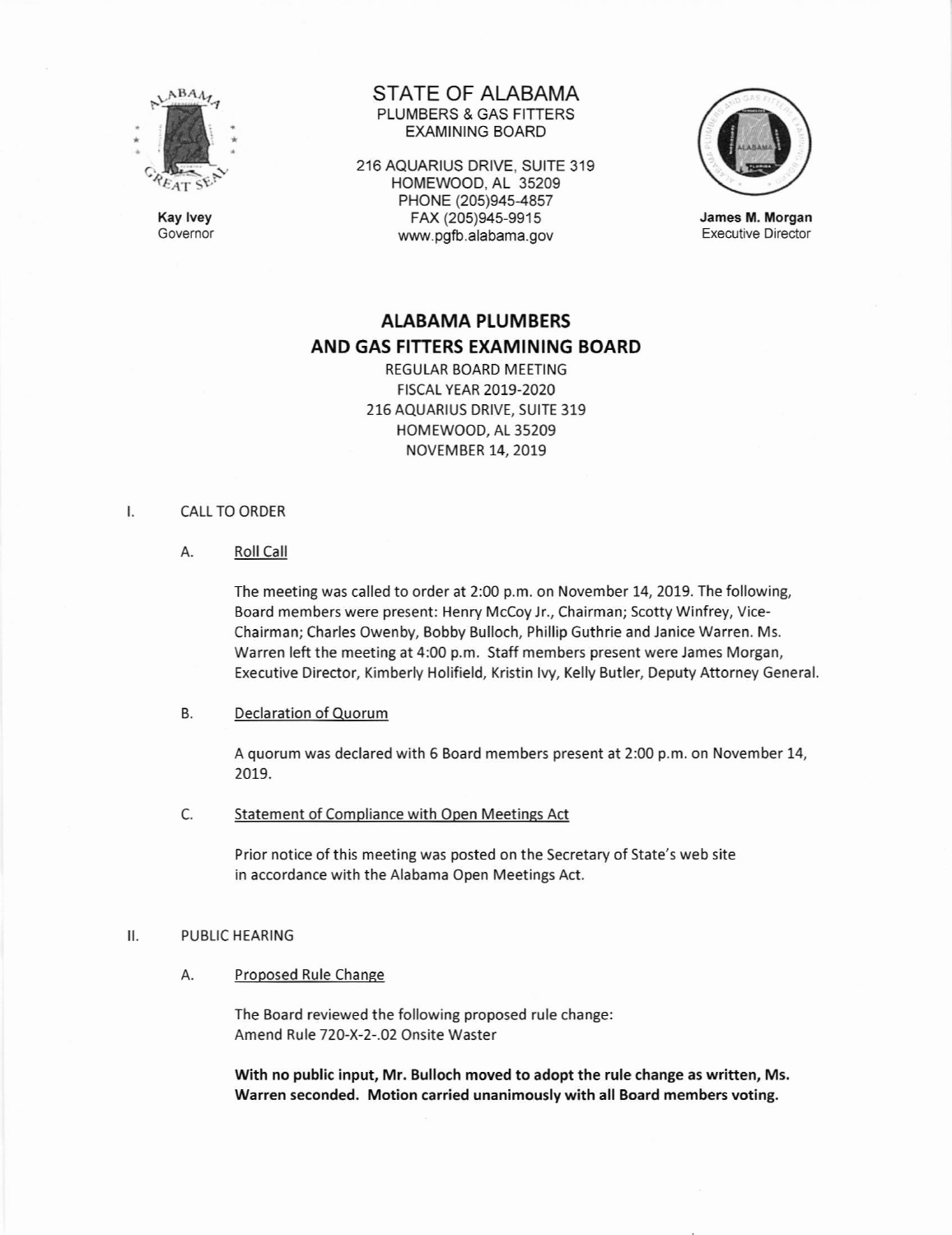Mr. Winfrey moved to close the public hearing, Mr. Owenby seconded. Motion carried unanimously with all Board members voting.

Public hearing closed at 2:04 pm,

# III. REVIEW OF MINUTES

### A. August 15, 2019 Board Meeting Minutes

Mr. McCoy called for review of the August 15, 2019 board meeting minutes.

Ms. Bulloch moved to accept the August 15,2019 minutes as written. Mr. Guthrie seconded. The motion carried unanimously with all Board members voting.

## III. PUBLIC INPUT AND/OR APPEARANCES BEFORE THE BOARD

### A. Bvron Mccain

Mr. McCain appeared before the Board on behalf of the Construction Education Foundation of Alabama seeking approval of apprentice training program proposed by CEFA: one-year apprenticeship plus CEFA verified completion of basic and intermediate plumbing courses of 80 hours each; apprenticeship period and coursework can run concurrently.

Mr. Owenby moved to approve the apprentice training program proposed by CEFA, Mr. Bulloch seconded. Motion carried unanimously with all Board members voting.

# B. James Watson

Mr. Watson appeared before the Board seeking approval to take the Journeyman Plumber exam based on his experience.

Mr. Guthrie moved to allow Mr. Watson to sit for the Journeyman Plumber exam. Mr. Bulloch seconded. Motion carried unanimously with all Board members voting.

# C. Chris Rutledge

Mr. Rutledge appeared before the Board seeking approval to take the Journeyman Plumber and Journeyman Gas Fitter exam based on his experience.

Mr. Guthrie moved to allow Mr. Rutledge to sit for the Journeyman Plumber and Journeyman Gas Fitter exam. Ms. warren seconded. Motion carried unanimously with all Board members voting.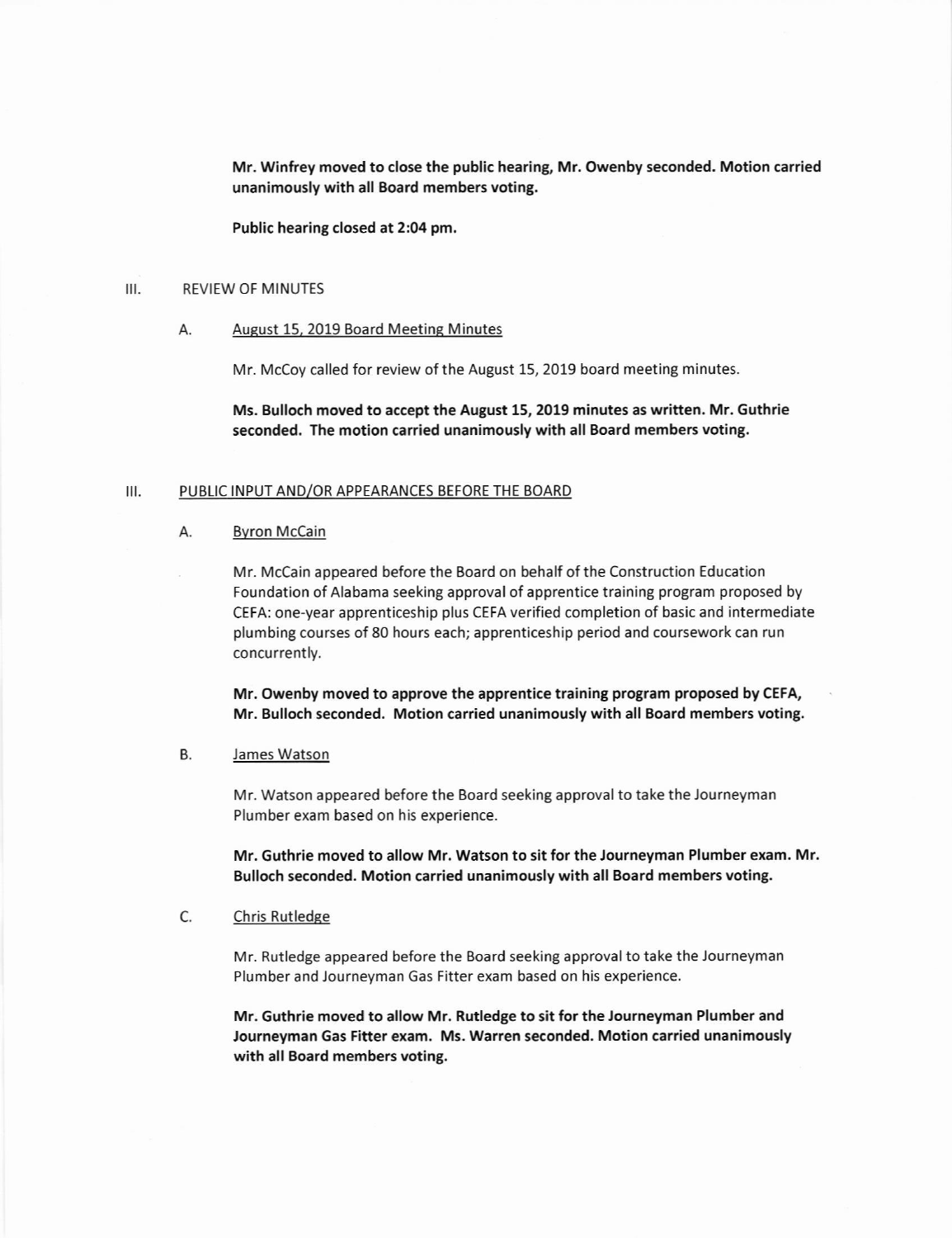### D. Brian Shook

Mr. Shook appeared before the Board seeking approval to take the Journeyman Plumber and Journeyman Gas Fitter exam based on his experience.

Mr. Guthrie moved to allow Mr. Shook to sit for the Journeyman Plumber and Journeyman Gas Fitter exam. Ms. Warren seconded. Motion carried unanimously with all Board members voting.

#### Rvan Lee Smith E

Mr. Ryan appeared before the Board seeking approval to take the Journeyman Gas Fitter exam based on his experience.

Mr, Guthrie moved to allow Mr. Shook to sit for the Journeyman Gas Fitter exam. Mr. Owenby seconded. Motion carried unanimously with all Board members voting.

#### Michael Farnsworth F

Mr. Farnsworth appeared before the Board seeking approval to take the Journeyman Plumber and Journeyman Gas Fitter exam based on his experience.

Mr. Guthrie moved to allow Mr. Farnsworth to sit for the Journeyman Plumber and Journeyman 6as Fitter exam. Ms. Warren seconded. Motion carried unanimously with all Board members voting.

## G. Joseph Turner

Mr. Turner appeared before the Board seeking approval to take the Journeyman Plumber and Journeyman Gas Fitter exam based on his experience.

Mr. Winfrey moved to allow Mr. Turner to sit for the Journeyman Plumber and Journeyman Gas Fitter exam, Mr. Bulloch seconded. Motion carried unanimously with all Board members voting.

# H. Weslev Holbrooks

Mr. Holbrooks appeared before the Board seeking approvalto take the Journeyman Gas Fitter exam based on his experience.

Mr. Guthrie moved to allow Mr. Holbrooks to sit for the Journeyman Gas Fitter exam once proper documentation is received. Mr. Bulloch seconded. Motion carried unanimously with all Board members voting.